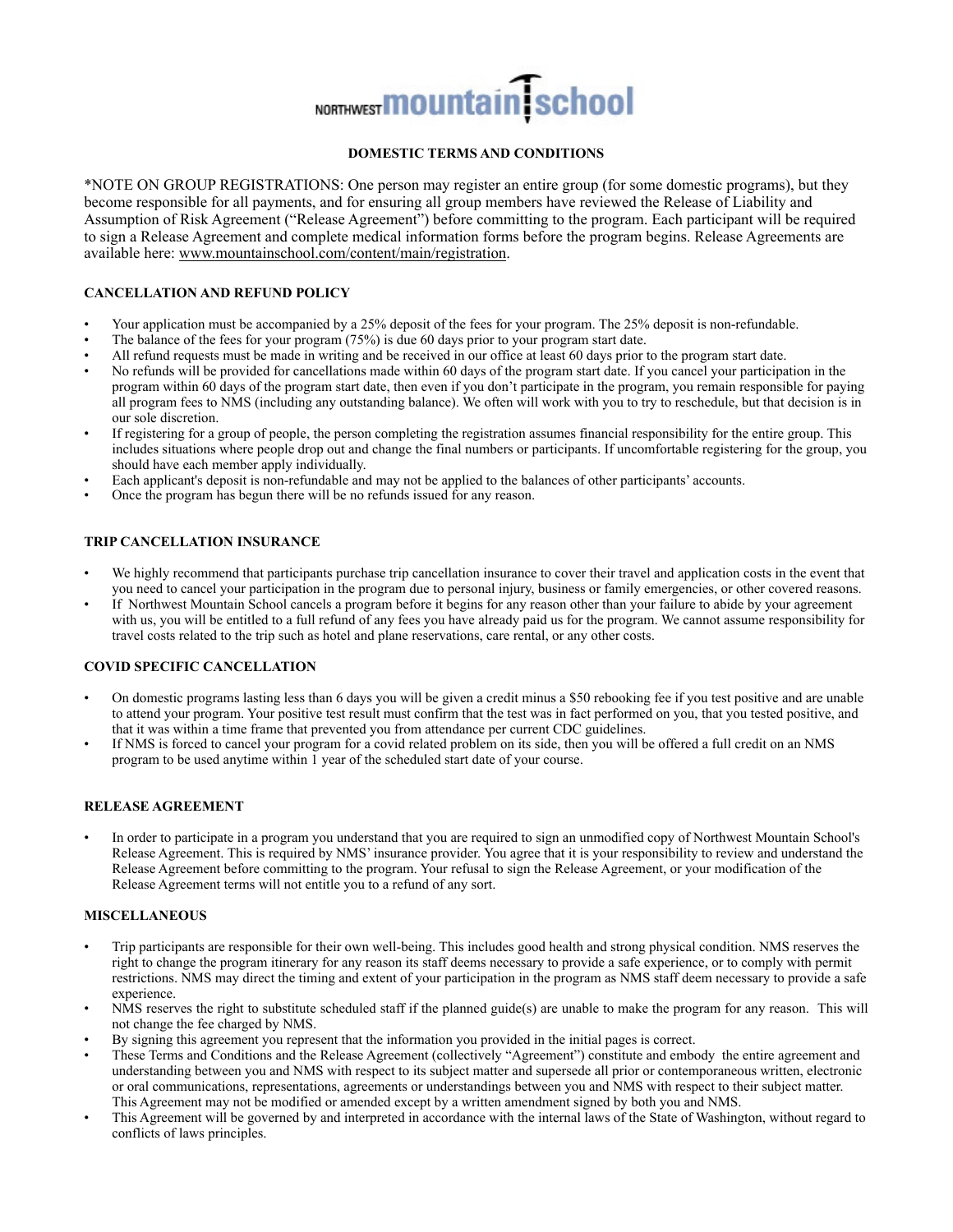

- In the event of any controversy or claim arising out of or relating to this Agreement, or its breach or interpretation, the parties will submit to the exclusive jurisdiction of and venue in the Superior Court of Chelan County, Washington, and appeal courts therefrom. Each party waives all defenses of lack of personal jurisdiction and forum nonconveniens.
- If any proceeding is brought by either party to enforce or interpret any term or provision of this Agreement, the substantially prevailing party in such proceeding shall be entitled to recover, in addition to all other relief arising out of this Agreement, that party's reasonable attorneys' and other experts' fees and expenses.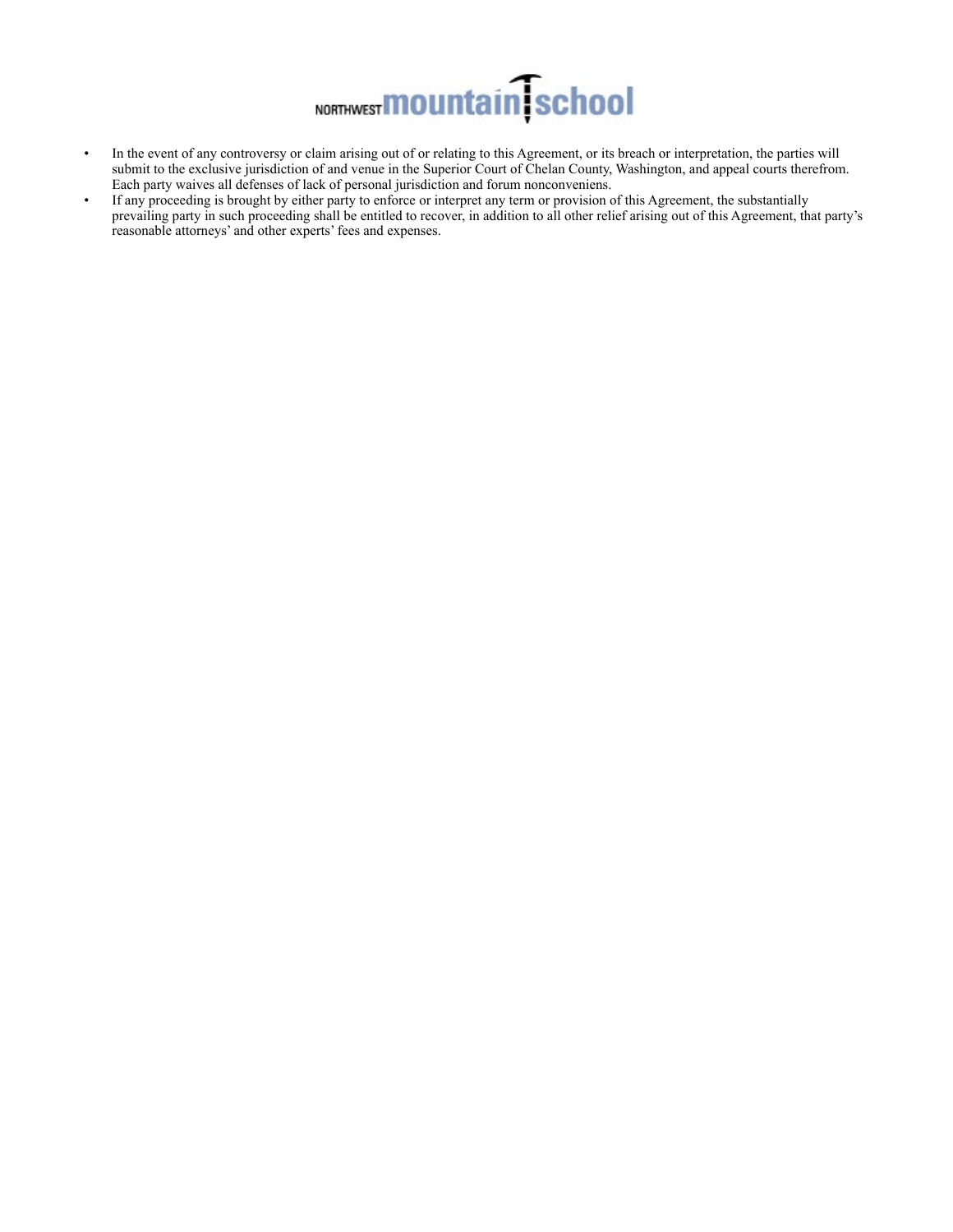# NORTHWEST **MOUNTAIN** School

# **INTERNATIONAL TERMS AND CONDITIONS**

#### **FEES AND EXPENSES**

- This is a package program. You package includes those things listed on the program page for this trip on our website or those things explicitly agreed to in writing during the organization of the program. You will pay Northwest Mountain School ("NMS") a guide fee ("Guide Fee") for its provision of guiding services. This fee covers guide expenses and guide transportation to and from the program area. Additionally it covers fees your guide or NMS pay to other suppliers or service providers who provide goods, services or accommodation in connection with the program, and other program costs as outlined on this program's program page on our website. Your guide fee does not include: your flights to and from the program, your meals in town and meals before or after the program, your lunch food, your personal climbing equipment, personal insurance, gratuities to guides or other staff or additional hotel nights. We also offer "cost-plus" pricing on custom programs, in which you pay the actual cost of trip expenses plus the guide fee, plus a percentage of total expenses as an overhead fee.
- The Guide Fee for which you are responsible to NMS is listed on our website unless agreed to in writing under special arrangement.

# **CANCELLATION AND REFUND POLICY**

- Your application must be accompanied by a 25% deposit of the fees for your program. The 25% deposit is non-refundable.
- The balance of the fees for your program (75%) is due 120 days prior to your program start date.
- All refund requests must be made in writing and be received in our office at least 120 to 90 days prior to the program start date.
- If you cancel inside the 90-120 day window you will receive a 50% refund if you have kept up with the payment schedule.
- No refunds will be provided for cancellations made within 90 days of the program start date. If you cancel your participation in the program within 90 days of the program start date, then even if you don't participate in the program, you remain responsible for paying all program fees to NMS (including any outstanding balance).
- If registering for a group of people, the person completing the registration assumes financial responsibility for the entire group. This includes situations where people drop out and change the final numbers or participants. If uncomfortable registering for the group, you should have each member apply individually.
- Each applicant's deposit is non-refundable and may not be applied to the balances of other participants' accounts.
- Once the program has begun there will be no refunds issued for any reason

# **TRIP CANCELLATION INSURANCE**

- We highly recommend that participants purchase trip cancellation insurance to cover their travel and application costs in the event that you need to cancel your participation in the program due to personal injury, business or family emergencies, or other covered reasons.
- NMS reserves the right to cancel its portion of the trip for any reason prior to departure. In that event, NMS will refund application and program fees that you have paid to NMS, unless the cancellation results from your failure to abide by your agreement with us. In circumstances where NMS has already made payments related to the program, or invested substantial preparatory time, an equitable portion of the fees may not be fully refundable, as determined by NMS in its sole discretion.

# **COVID SPECIFIC CANCELLATION**

- If you are unable to participate in an NMS program due to a Covid related reason our normal terms regarding refund or trip credits apply. It is your responsibility to decide if you will self insure for any potential losses or insure these losses through the purchase of trip cancellation insurance. Examples of covid reasons that may prevent you from attending the trip include but are not limited to: covid close contact exposure, positive test result, inability to board a flight, covid related challenges encountered while traveling to or from your trip, or rejection by local vendors of your proof of vaccination status.
- If NMS is forced to cancel your trip or a portion of your trip due to a covid reason you will be refunded or credited a portion of your trip fee. In situations where NMS has made payments on your behalf or invested significant logistical time in preparing for your trip, some portion of your original fee will be retained to offset these costs.

# **OTHER COSTS AND EXPENSES**

- You agree that the cost of any search and rescue undertaken on your behalf will be your financial responsibility, including costs incurred by NMS guides, NMS, other guide services, any government agency, or any other person or organization.
- You acknowledge that during the program, certain events may occur which may necessitate certain additional costs not contemplated at this time. These include but are not limited to evacuation costs, medical treatment, extra nights in hotels for yourself, or your guides, airline change fees or additional airline tickets, and similar matters. You agree that those additional costs are not the responsibility of NMS or its staff and that you are responsible for payment of those costs.

# **RELEASE AGREEMENT**

• In order to participate in a program you understand that you are required to sign an unmodified copy of Northwest Mountain School's Release of Liability and Assumption of Risk Agreement ("Release Agreement"). This is required by NMS' insurance provider. You agree that it is your responsibility to review and understand the Release Agreement before committing to the program. Your refusal to sign the Release Agreement, or your modification of the Release Agreement terms will not entitle you to a refund of any sort.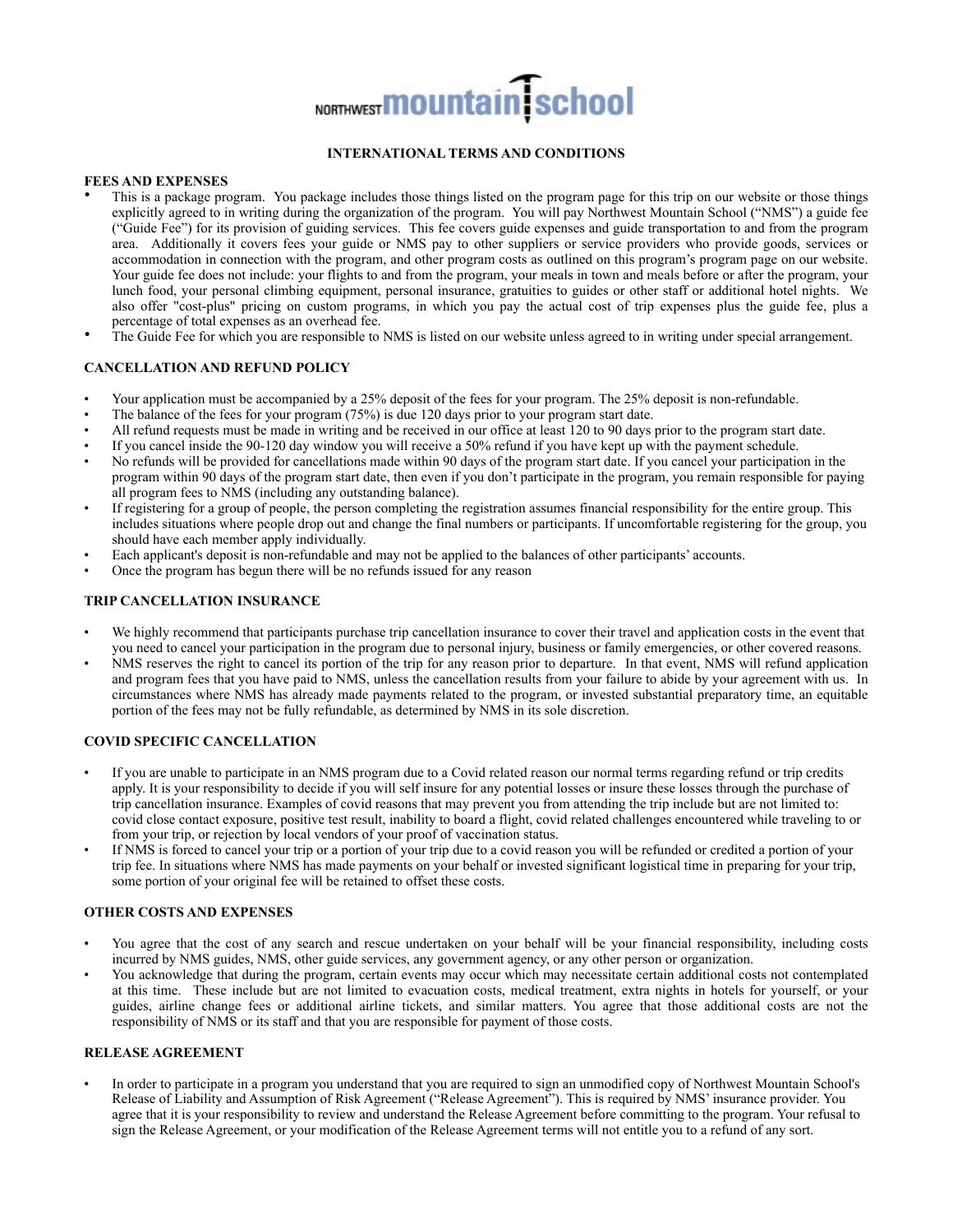# NORTHWEST **MOUNTAIN** School

# **INTERNATIONAL TERMS AND CONDITIONS**

# **MISCELLANEOUS**

- As a condition to your participating in the program, you are responsible for having obtained personal medical, accident, travel, baggage, cancellation, rescue, and other insurance relative to your participation in the program. We do not provide these types of insurance and highly recommend you obtain coverage amounts sufficient to cover all fees and expenses payable by you for, among other matters, rescue, evacuation and medical costs, including repatriation to the U.S. You acknowledge that NMS provides you with no such insurance coverage, and that NMS is under no obligation to advance rescue, evacuation and medical costs for you.
- NMS reserves the right to substitute scheduled staff if the planned guide(s) are unable to make the program for any reason. This will not change the fee charged by NMS.
- Trip participants are responsible for their own well-being. This includes good health and strong physical condition. NMS reserves the right to change the program itinerary for any reason its staff deems necessary to provide a safe experience, or to comply with permit restrictions. NMS may direct the timing and extent of your participation in the program as NMS staff deem necessary to provide a safe experience.
- By signing this agreement you represent that the information you provided in the initial pages is correct.
- These Terms and Conditions and the Release Agreement (collectively "Agreement") constitute and embody the entire agreement and understanding between you and NMS with respect to their subject matter and supersede all prior or contemporaneous written, electronic or oral communications, representations, agreements or understandings between you and NMS with respect to their subject matter. This Agreement may not be modified or amended except by a written amendment signed by both you and NMS.
- This Agreement will be governed by and interpreted in accordance with the internal laws of the State of Washington, without regard to conflicts of laws principles.
- In the event of any controversy or claim arising out of or relating to this Agreement, or its breach or interpretation, the parties will submit to the exclusive jurisdiction of and venue in the Superior Court of Chelan County, Washington, and appeal courts therefrom. Each party waives all defenses of lack of personal jurisdiction and forum nonconveniens.
- If any proceeding is brought by either party to enforce or interpret any term or provision of this Agreement, the substantially prevailing party in such proceeding shall be entitled to recover, in addition to all other relief arising out of this Agreement, that party's reasonable attorneys' and other experts' fees and expenses.